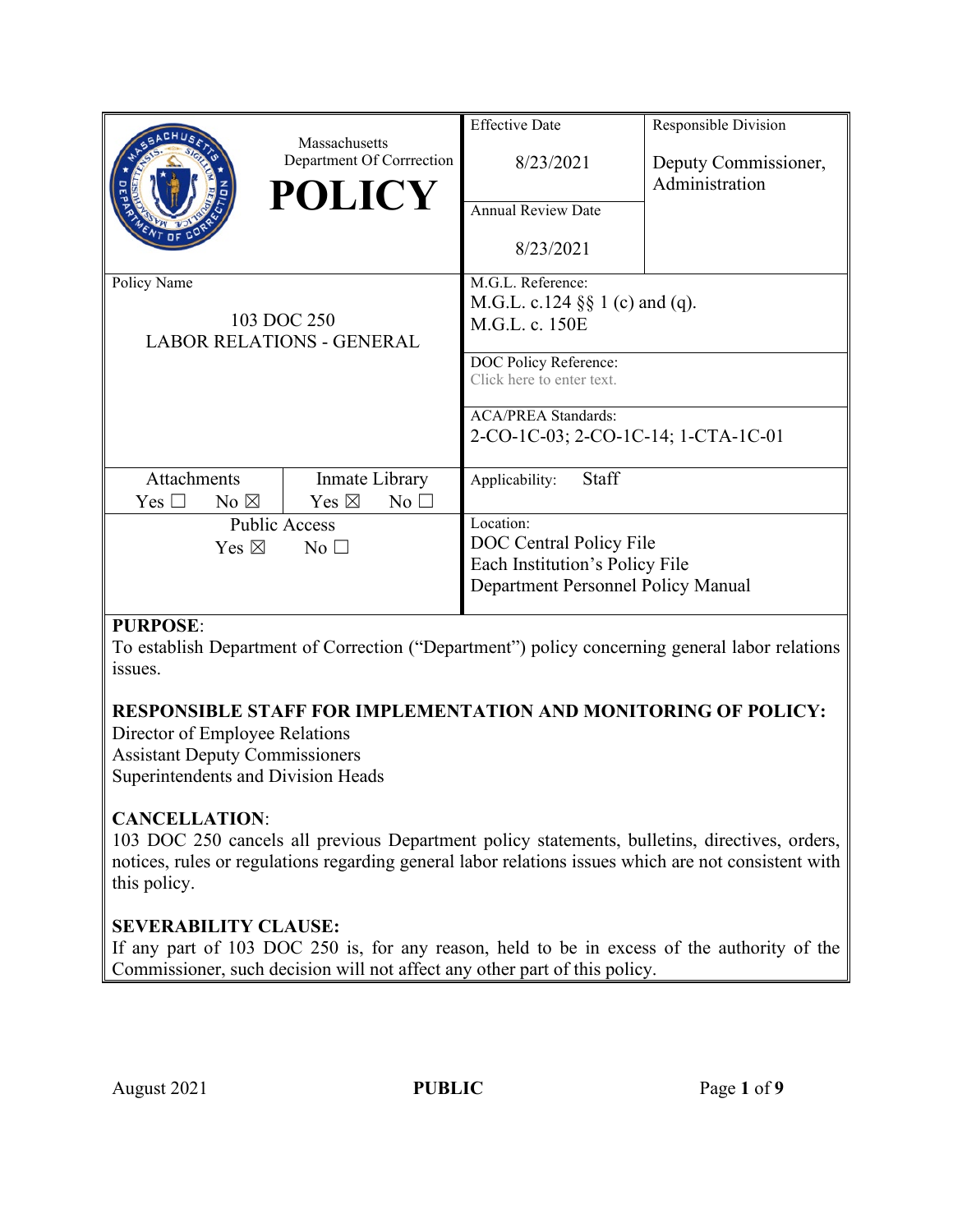# **TABLE OF CONTENTS**

| 250.01 | Chapter 150E                                                          | 3              |
|--------|-----------------------------------------------------------------------|----------------|
| 250.02 | Collective Bargaining                                                 | $\overline{4}$ |
| 250.03 | <b>Bargaining Units</b>                                               | 5              |
| 250.04 | Conditions of Employment Governed by Collective Bargaining Agreements | -7             |
| 250.05 | <b>Contract Negotiations</b>                                          | 8              |
| 250.06 | <b>Labor Management Committees</b>                                    | 8              |
| 250.07 | Management In-Service Training in Employee Relations                  | 9              |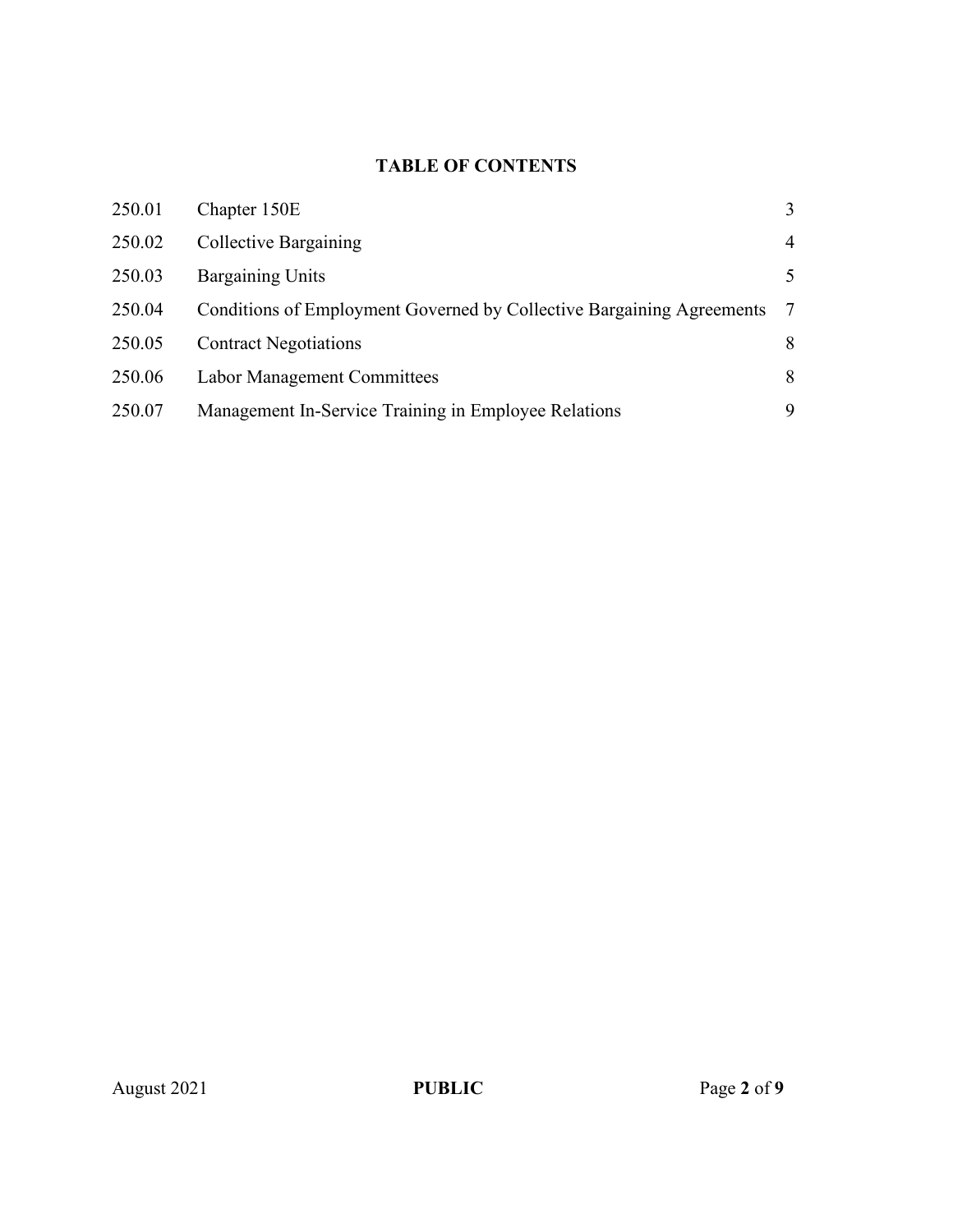# **250.01 CHAPTER 150E**

- 1. Pursuant to M.G.L. c. 150E § 2, certain state employees have the right of self-organization and the right to form, join, or assist any employee organization for the purpose of bargaining collectively through representatives of their own choosing on questions of wages, hours, and other terms and conditions of employment. Those state employees excluded from the right of self-organization are those employees who are:
	- a. Elected officials;
	- b. Appointed officials;
	- c. Members of any Board or Commission, including employees of the Massachusetts Department of Labor Relations (DLR);
	- d. Representatives of any public employer, including the heads, directors and executive and administrative officers of departments and agencies of any public employer;
	- e. Managerial employees;
	- f. Confidential employees;
	- g. Members of the United States Military or National Guard, acting in that capacity; and,
	- h. Officers and employees within the Massachusetts Departments of the State Secretary, State Treasurer, State Auditor and Attorney General.

Employees shall be designated as managerial employees only if they (i) participate to a substantial degree in formulating or determining policy, or (ii) assist to a substantial degree in the preparation for or the conduct of collective bargaining on behalf of a public employer, or (iii) have a substantial responsibility involving the exercise of independent judgment of an appellate responsibility not initially in effect in the administration of a collective bargaining agreement or in personnel administration. Employees shall be designated as confidential employees only if they directly assist and act in a confidential capacity to a person or persons otherwise excluded from coverage under M.G.L. c. 150E.

2. The DLR is authorized to determine appropriate bargaining units giving due regard to such criteria as community of interest, efficiency of operations, and safeguarding effective representation.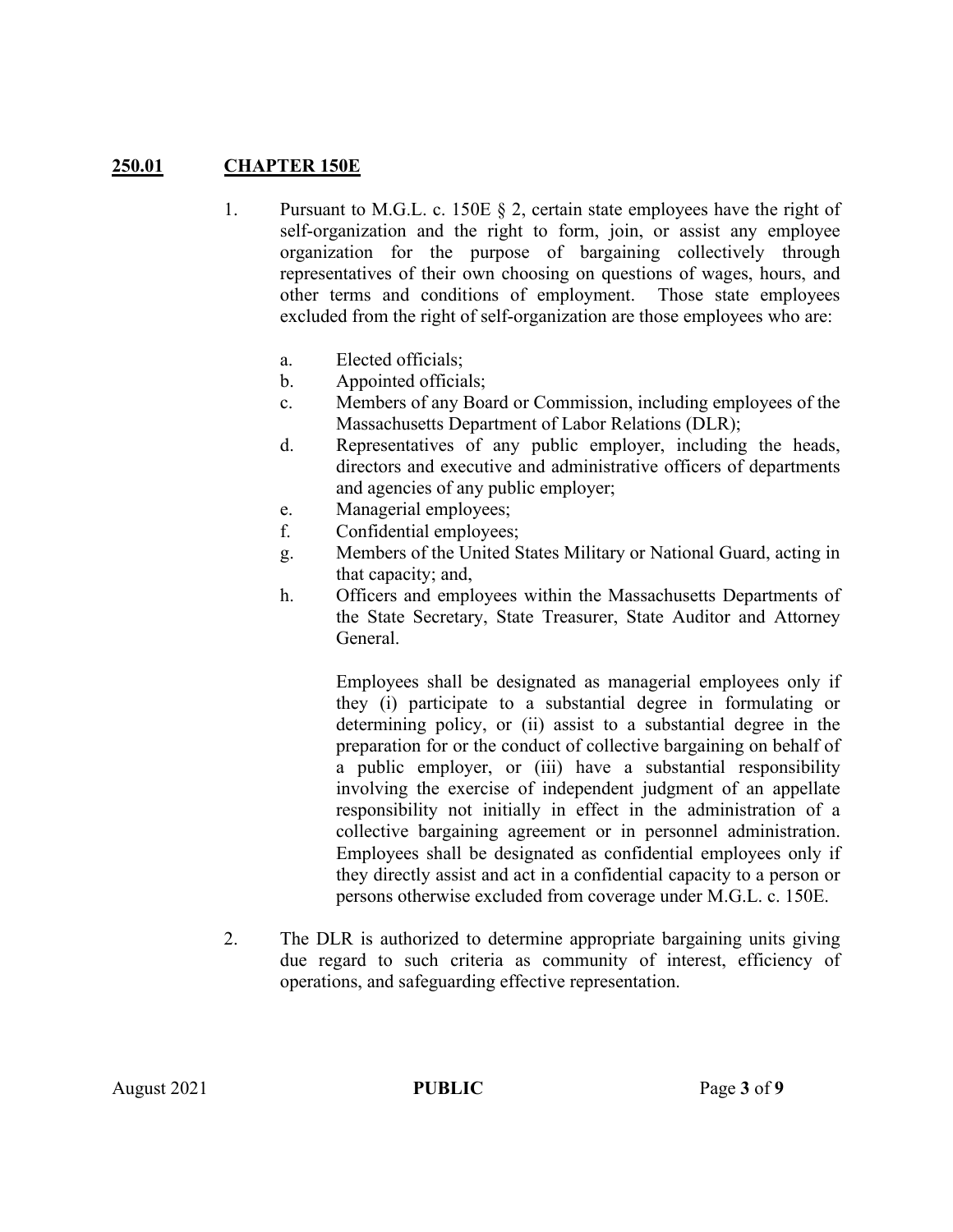### **250.02 COLLECTIVE BARGAINING**

- 1. Collective bargaining is a relationship between management and the representatives of organized employees. It is characterized by periodic negotiations resulting in a written agreement or contract which establishes a basic rule system governing the work relationships and arrangements for resolving disagreements and conflict.
- 2. Employee representatives are certified as bargaining agents through elections. To hold an election, at least thirty percent (30%) of the employees in a bargaining unit must petition the DLR (said Department is an impartial body which has the statutory responsibility for administering M.G.L., c.150E). Election ballots shall then be forwarded to all unit employees and the majority vote wins the right to represent the unit.
- 3. Unions which currently represent Department employees are as follows:
	- a. Alliance an alliance of two (2) public employee unions, the American Federation of State, County and Municipal Employees (AFSCME), Council 93, and the Service Employees International Union (SEIU), Local 888, which represents employees in bargaining unit 2 (see 103 DOC 250.03).
	- b. MCOFU Massachusetts Correction Officers Federated Union, which represents employees in bargaining unit 4 (see 103 DOC 250.03).
	- c. MOSES Massachusetts Organization of State Engineers and Scientists, which represents employees in bargaining unit 9 (see 103 DOC 250.03).
	- d. NAGE the National Association of Government Employees, which represents employees in bargaining units 1, 3, 6 (see 103) DOC 250.03).
	- e. MNA Massachusetts Nurses Association, which represents employees in bargaining unit 7 (see 103 DOC 250.03).
	- f. Alliance an alliance of two (2) public employee unions, AFSCME, Council 93 and SEIU, Local 509, represents employees in the Unit 8 titles of Correctional Program Officer A/B, C & D and the Unit 10 titles of Librarian, Teacher and Education Specialist. (see 103 DOC 250.03).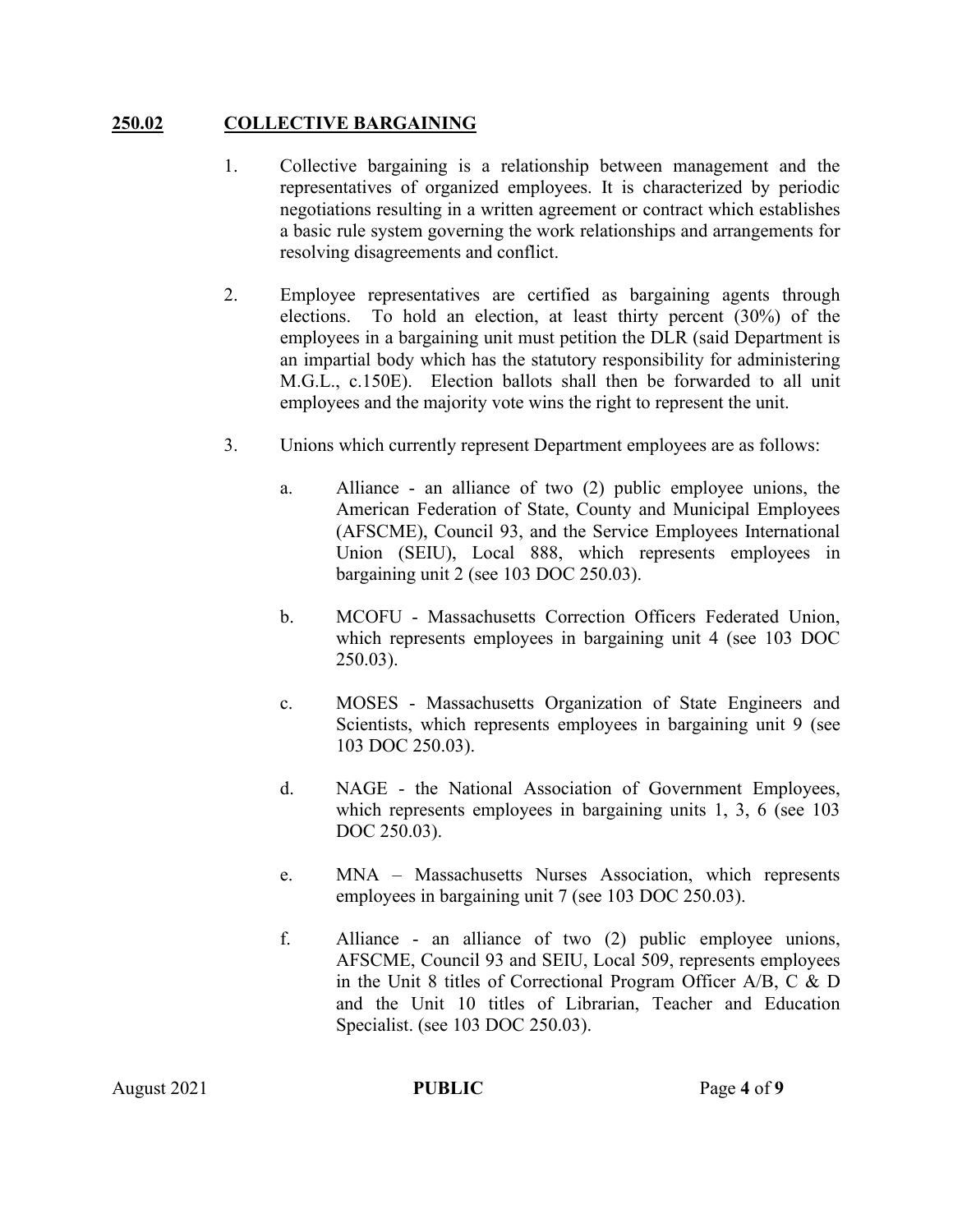f. NEPBA – New England Police Benevolent Association, which represents employees in the supervisory bargaining unit referred to as Unit 4A (see 103 DOC 250.03).

# **250.03 BARGAINING UNITS**

1. The bargaining units, established by the DLR, are as follows:

### **Non-Professional Employees**

Unit 1 Administrative and Clerical:

Includes all non-professional employees whose work involves the keeping or examination of records and accounts, or general office work including, but not limited to, titles such as Bookkeeper I and II, Clerk I-VI, EDP Entry Operator I-IV, Medical Records Librarian and Typist I and II.

Unit 2 Service Maintenance and Institutional:

Includes, but not limited to, positions such as Chauffeur, Cook I-III, Licensed Practical Nurse I and II, Storekeeper I-IV and Telephone Operator I and II. This bargaining unit specifically excludes positions related to building trades and crafts, and institutional security.

Unit 3 Building Trades and Crafts:

Includes, but is not limited to, positions such as Carpenter I and II, Electrician I and II, First Class Power Plant Engineer, Plumber and Steam Fitter I and II, Sewage Treatment Plant Operator I-III and Steam Fireman.

#### Unit 4 Institutional Security:

Includes Correction Officers and other employees whose primary function is the protection of persons on the employer's premises and enforcement of rules and regulations of the employer, such as Correction Officer I-III. This bargaining unit includes, but is not limited to, Correction Officer I-III/Chef, Industrial Instructor I-III, Recreation Officer I and II.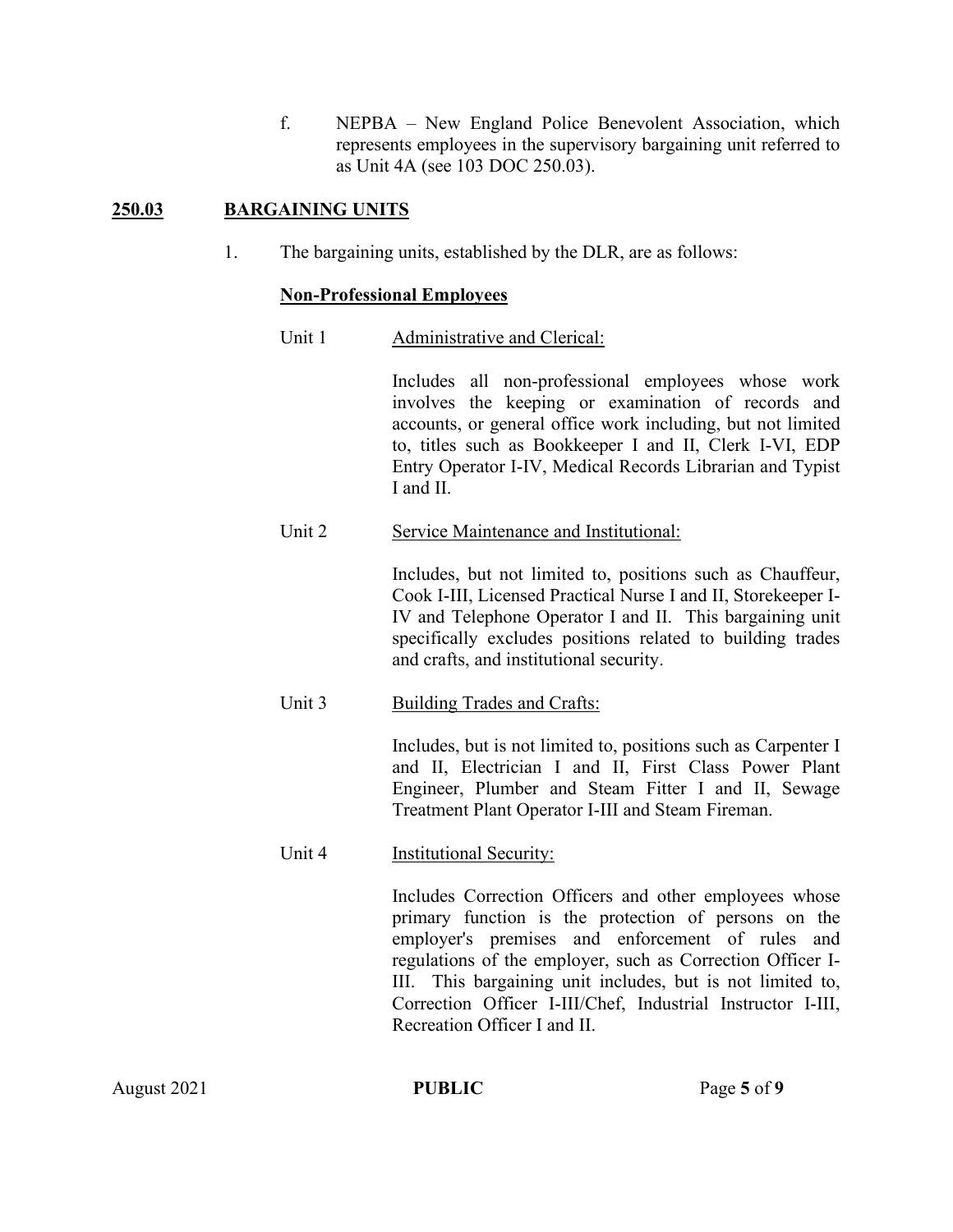#### Unit 4A Supervisory Employees

This bargaining unit includes all full-time and regular parttime supervisory employees of the Department of Correction in the title of Captain.

Note: The Unit 4A designation is being used solely for identification purposes. The Massachusetts DLR has yet to assign this new bargaining unit a number.

### Unit 5 Law Enforcement:

There are no Department of Correction employees in this bargaining unit; it includes state employees with power to arrest whose work primarily involves the enforcement of statutes, ordinances and regulations, and the preservation of public order.

Unit 5A State Police: (State Police Association of Massachusetts)

There are no Department of Correction employees in this unit.

#### **Professional Employees**

Includes legal, fiscal, research, statistical, or analytical employees in positions such as Accountant I-V, Administrative Assistant I and II, Counsel I and II, EDP Programmer I-V and Personnel Officer I and II.

Unit 7 Health Care:

Includes health service employees in positions such as Dentist, Psychologist I -V, Registered Nurse I-VI and Physician's Assistant.

Unit 8 Social and Rehabilitative:

Includes positions such as Chaplain, Correctional Program Officer A/B, C, D, and Employment Services Coordinator.

Unit 9 Engineering and Sciences:

August 2021 **PUBLIC** Page 6 of 9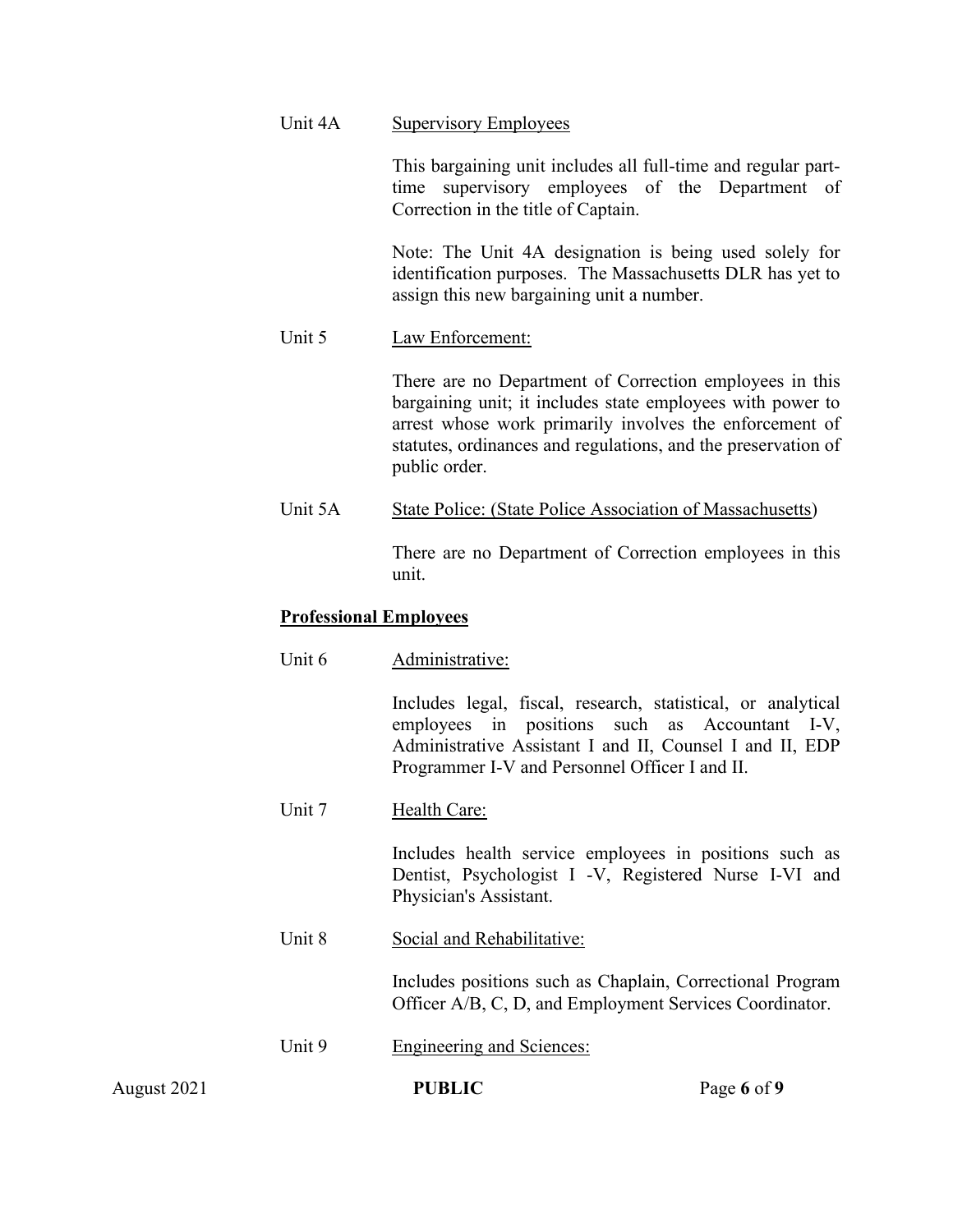Includes employees in positions such as Civil Engineer I-VI, Electrical Engineer I-VI, Mechanical Engineer I-IV and Laboratory Technician I and II.

Unit 10 Education:

Includes employees in positions such as Librarian I and II and Teacher C, D and E.

- 2. Within each bargaining unit there may also be "local" union organizations. Each union may establish as many locals as it deems necessary; a local is a political subdivision of the larger union representative, which is approved under charter by the parent organization. Each local is established to represent a group of employees having distinguishing common interests.
- 3. Union Membership and Dues
	- a. Membership in a union is voluntary. This shall be explained to each department employee along with his/her/their unit membership, when his/her/their initial personnel paperwork is being prepared in the Department's personnel office. If an employee chooses to become a member of a union, he/she/they may have monthly union membership dues automatically deducted by the payroll office and forwarded to the union, or he/she/they may choose to mail said dues directly to the union each month. The amounts to be charged as membership dues are established by a majority vote of each local union association, and said amounts may differ from local to local, or union to union.

# **250.04 CONDITIONS OF EMPLOYMENT GOVERNED BY COLLECTIVE BARGAINING AGREEMENTS**

The conditions of employment covered by the collective bargaining agreements (CBAs) with each union are similar and include the following:

1) work week and work schedules, 2) leave, 3) vacations, 4) holidays, 5) expenses, 6) salary rates, 7) seniority, 8) transfers, 9) promotions, 10) reassignments, 11) filling of vacancies, 12) new positions, 13) consultant services, 14) affirmative action and discrimination, 15) out of title work, 16) training and career ladders, 17) safety, 18) grievance procedures, 19) management rights, 20) fees, etc. For a more specific explanation consult the pertinent contract, a copy of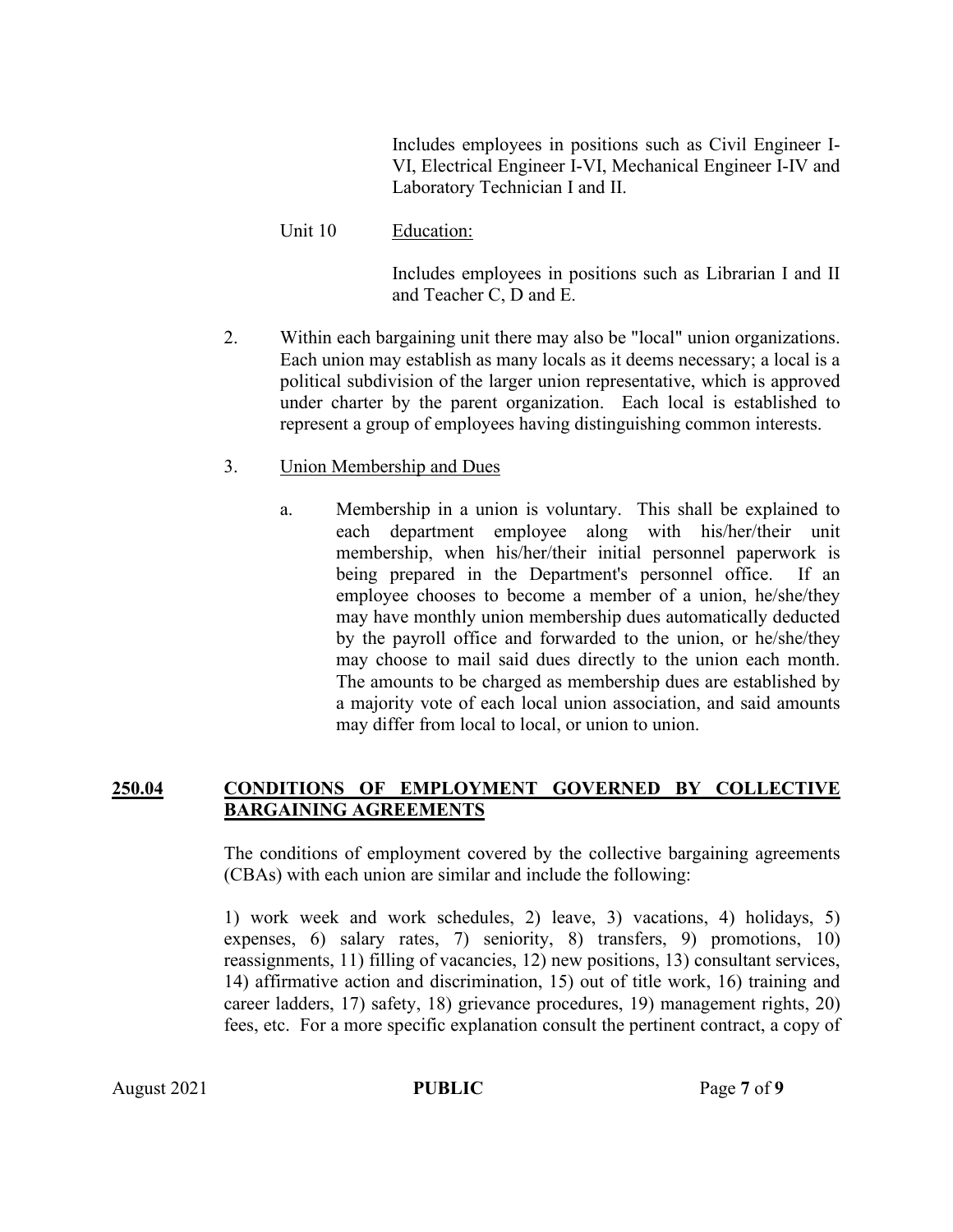which may be obtained from a union representative, or inspected at the personnel office.

**NOTE:** The Department Director of Employee Relations shall be contacted if there are questions or conflicting opinions relative to the interpretation of any contract provision.

# **250.05 CONTRACT NEGOTIATIONS**

- 1. Prior to the expiration date of a CBA, the Massachusetts Office of Employee Relations (OER) (within the Executive Office of Administration and Finance) establishes a schedule of meetings during which union representatives and management representatives of the Commonwealth (designated by OER) negotiate a new CBA governing the aforementioned working conditions and any others agreed upon by both parties to be discussed in the scope of the negotiations. Management representatives of the Department, as designated by the Commissioner, may take part in these negotiations at the discretion of the OER. These Department management representatives shall conduct a survey of all Department managers in order to obtain their opinions on all collective bargaining issues prior to attending any negotiations, and the Commissioner shall review and approve all recommended Department positions on these issues so as to have a constructive input at the negotiations in all areas affecting the operations of the Department.
- 2. The Secretary of Administration and Finance, acting through the OER, has the responsibility and sole authority for the establishment and implementation of all statewide employee relations policies, and only the OER has the authority to make commitments or agreements in these matters with employee organizations. All Department employee relations policies shall be consistent with those established by the OER.

# **250.06 LABOR/MANAGEMENT COMMITTEES**

- 1. The Commissioner holds Labor Management Meetings with the MCOFU and SEIU, Local 509 on a regular basis.
- 2. The Commissioner and/or a Superintendent may establish any other appropriate committee including both union and management employees, to meet regularly concerning labor relations concerns and issues at particular institutions or in the Department.